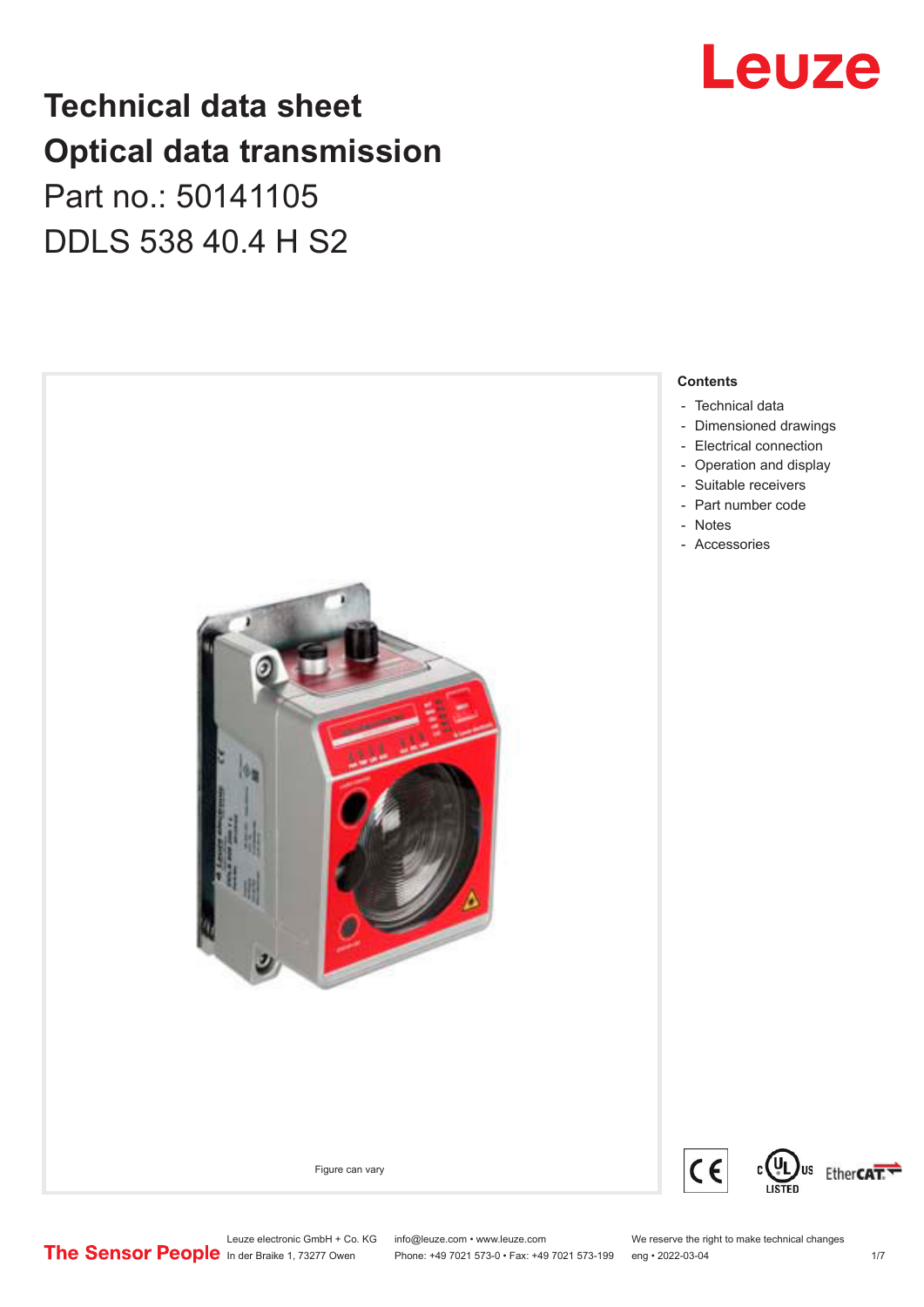## <span id="page-1-0"></span>**Technical data**

# Leuze

| <b>Basic data</b>                               |                                       |  |  |  |
|-------------------------------------------------|---------------------------------------|--|--|--|
| <b>Series</b>                                   | <b>DDLS 500</b>                       |  |  |  |
| <b>Special version</b>                          |                                       |  |  |  |
| <b>Special version</b>                          | Heating                               |  |  |  |
|                                                 | Not influenced by reflective surfaces |  |  |  |
|                                                 | Operation of parallel light axes      |  |  |  |
|                                                 |                                       |  |  |  |
| <b>Optical data</b>                             |                                       |  |  |  |
| <b>Working range</b>                            | 100  40,000 mm                        |  |  |  |
| <b>Light source</b>                             | Laser                                 |  |  |  |
| <b>Transmission frequency</b>                   | F4                                    |  |  |  |
| Usable opening angle transmitter                | 1 <sup>°</sup>                        |  |  |  |
|                                                 |                                       |  |  |  |
| <b>Electrical data</b>                          |                                       |  |  |  |
|                                                 |                                       |  |  |  |
| Performance data                                |                                       |  |  |  |
| Supply voltage U <sub>R</sub>                   | 18  30 V, DC                          |  |  |  |
| <b>Inputs</b>                                   |                                       |  |  |  |
| Number of digital switching inputs              | 1 Piece(s)                            |  |  |  |
|                                                 |                                       |  |  |  |
| Outputs                                         |                                       |  |  |  |
| Number of digital switching outputs 1 Piece(s)  |                                       |  |  |  |
|                                                 |                                       |  |  |  |
| <b>Interface</b>                                |                                       |  |  |  |
| <b>Type</b>                                     | EtherCAT link down 5 ms, EtherCAT     |  |  |  |
|                                                 | Safety-over-EtherCAT (FSoE)           |  |  |  |
| <b>Connection</b>                               |                                       |  |  |  |
| <b>Number of connections</b>                    | 2 Piece(s)                            |  |  |  |
|                                                 |                                       |  |  |  |
| <b>Connection 1</b>                             |                                       |  |  |  |
| <b>Type of connection</b>                       | Connector                             |  |  |  |
| <b>Designation on device</b>                    | <b>POWER</b>                          |  |  |  |
| <b>Thread size</b>                              | M12                                   |  |  |  |
| Type                                            | Male                                  |  |  |  |
| No. of pins                                     | $5$ -pin                              |  |  |  |
| Encoding                                        | A-coded                               |  |  |  |
|                                                 |                                       |  |  |  |
| <b>Connection 2</b>                             |                                       |  |  |  |
| <b>Type of connection</b><br>Baatanastan ang la | Connector<br>DU IO                    |  |  |  |

| <b>Connection 2</b>          |            |
|------------------------------|------------|
| <b>Type of connection</b>    | Connector  |
| <b>Designation on device</b> | <b>BUS</b> |
| <b>Thread size</b>           | M12        |
| Type                         | Female     |
| No. of pins                  | $4 - pin$  |
| Encoding                     | D-coded    |
|                              |            |

#### **Mechanical data**

| Dimension (W x H x L)                                                 | 100 mm x 156 mm x 99.5 mm |
|-----------------------------------------------------------------------|---------------------------|
| <b>Housing material</b>                                               | Metal                     |
| Net weight                                                            | 1,185q                    |
|                                                                       |                           |
| <b>Operation and display</b>                                          |                           |
| Type of display                                                       | Bar graph                 |
|                                                                       | I FD                      |
|                                                                       |                           |
| <b>Environmental data</b>                                             |                           |
| Ambient temperature, operation                                        | $-3550 °C$                |
| Ambient temperature, storage                                          | $-3570 °C$                |
|                                                                       |                           |
| <b>Certifications</b>                                                 |                           |
| Degree of protection                                                  | IP 65                     |
| <b>Certifications</b>                                                 | c UL US                   |
| Test procedure for EMC in accordance EN 1000-6-4                      |                           |
| with standard                                                         | EN 61000-6-2              |
| Test procedure for noise in accordance EN 60068-2-64<br>with standard |                           |
| Test procedure for oscillation in<br>accordance with standard         | EN 60068-2-6              |
| Test procedure for shock in<br>accordance with standard               | EN 60068-2-27             |
| <b>Classification</b>                                                 |                           |
| <b>Customs tariff number</b>                                          | 85365019                  |
| <b>ECLASS 5.1.4</b>                                                   | 19039001                  |
| <b>ECLASS 8.0</b>                                                     | 19179090                  |

| <b>ECLASS 5.1.4</b> | 19039001 |
|---------------------|----------|
| <b>ECLASS 8.0</b>   | 19179090 |
| <b>ECLASS 9.0</b>   | 19179090 |
| <b>ECLASS 10.0</b>  | 19179090 |
| <b>ECLASS 11.0</b>  | 19179090 |
| <b>ECLASS 12.0</b>  | 19179090 |
| <b>ETIM 5.0</b>     | EC000515 |
| <b>ETIM 6.0</b>     | EC000515 |
| <b>ETIM 7.0</b>     | EC000310 |
|                     |          |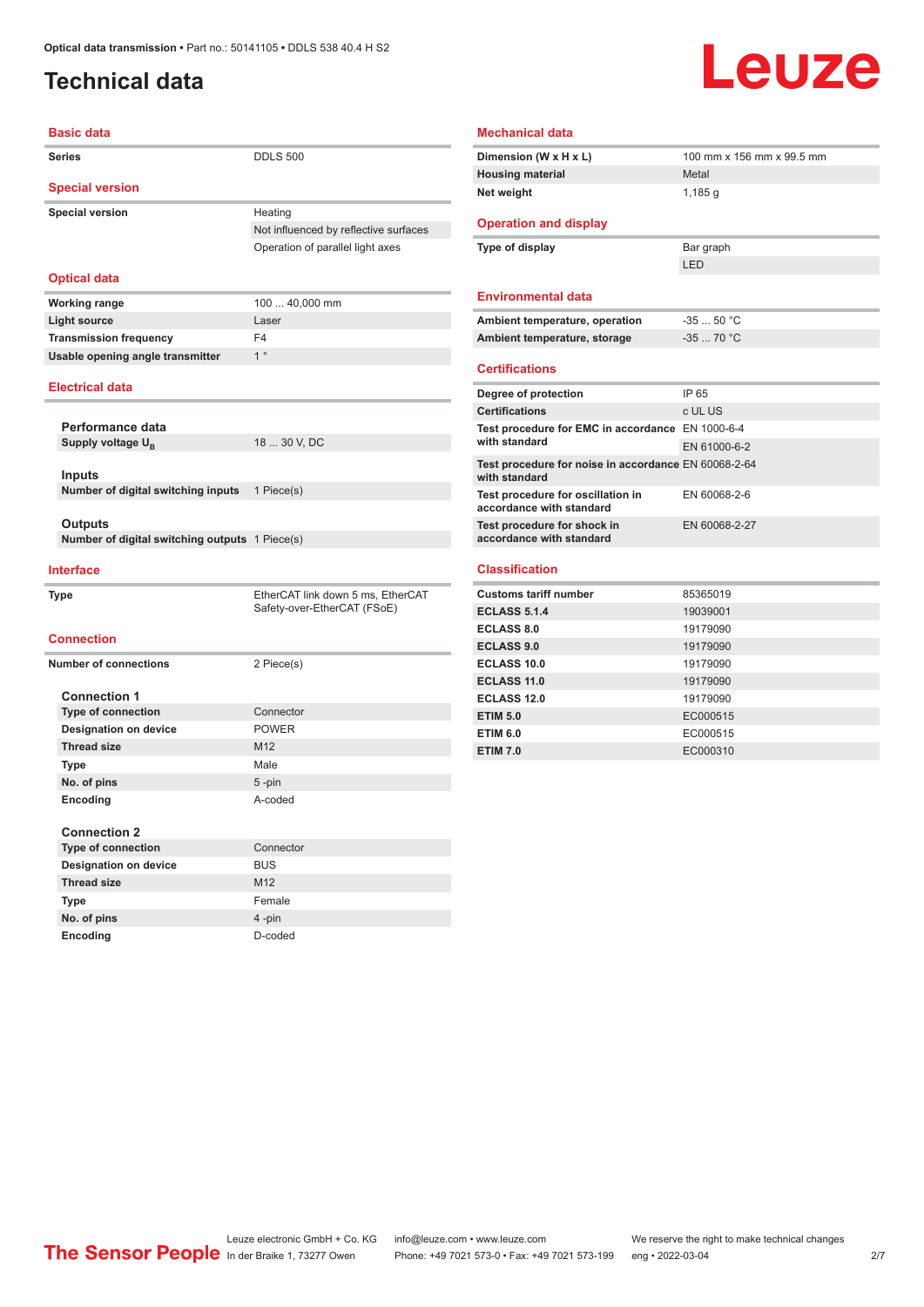### <span id="page-2-0"></span>**Dimensioned drawings**

All dimensions in millimeters







- A Middleaxis Transmitter
- B Center axis of transmitter and receiver
- C Center axis of receiver

Leuze

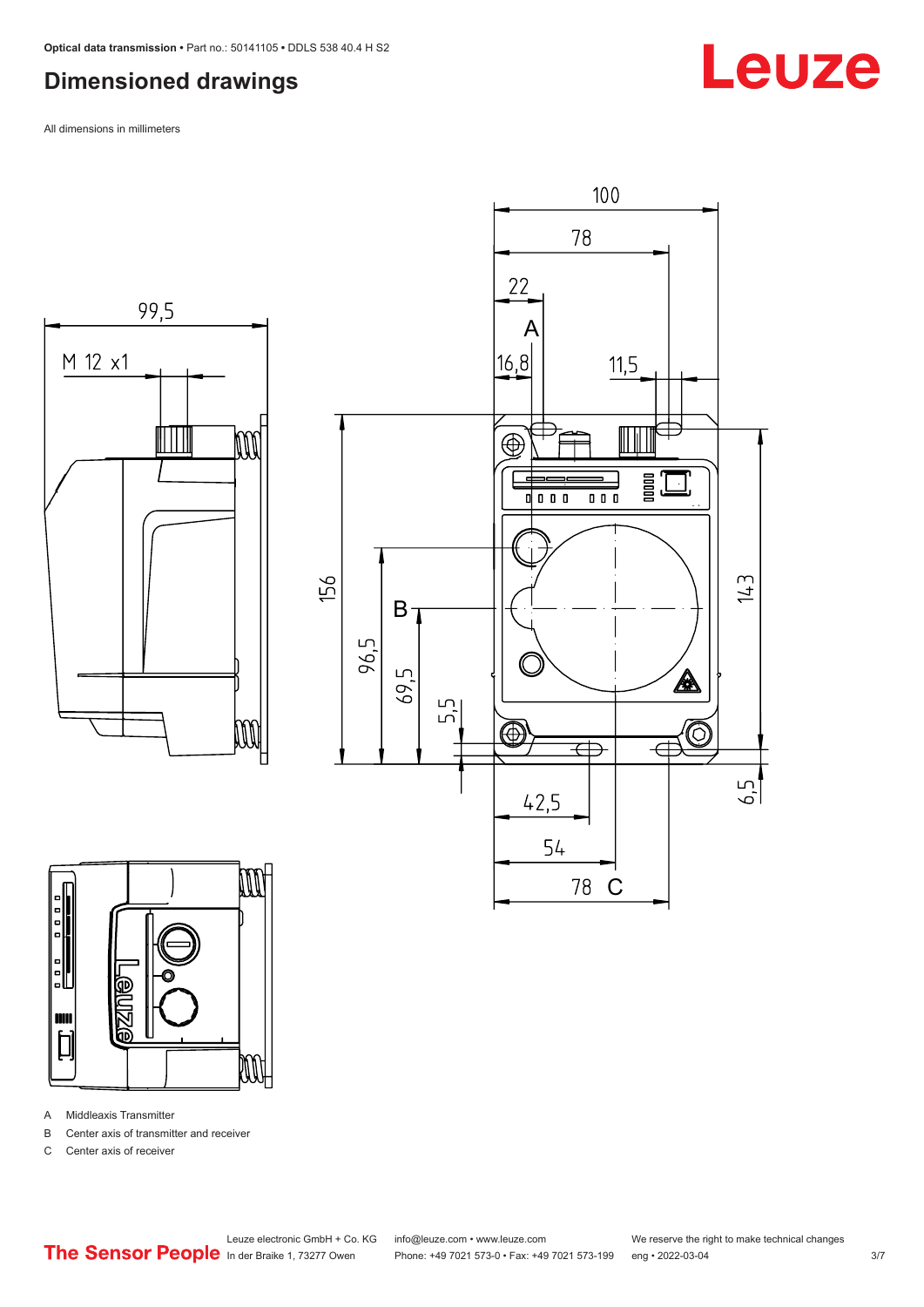### <span id="page-3-0"></span>**Electrical connection**

| <b>Connection 1</b> | <b>POWER</b>   |
|---------------------|----------------|
| <b>Function</b>     | Signal IN      |
|                     | Signal OUT     |
|                     | Voltage supply |
| Type of connection  | Connector      |
| <b>Thread size</b>  | M12            |
| <b>Type</b>         | Male           |
| <b>Material</b>     | Metal          |
| No. of pins         | $5$ -pin       |
| Encoding            | A-coded        |

#### **Pin Pin assignment**

| и              | <b>VIN</b>       |  |
|----------------|------------------|--|
| $\overline{2}$ | IO <sub>1</sub>  |  |
| 3              | GND              |  |
| $\overline{4}$ | IO <sub>2</sub>  |  |
| 5              | <b>FE/SHIELD</b> |  |



2

3

4

#### **Connection 2 BUS**

| <b>Function</b>           | <b>BUS IN</b> |
|---------------------------|---------------|
| <b>Type of connection</b> | Connector     |
| <b>Thread size</b>        | M12           |
| <b>Type</b>               | Female        |
| <b>Material</b>           | Metal         |
| No. of pins               | 4-pin         |
| Encoding                  | D-coded       |

| TD+<br>$RD+$<br>TD-<br>RD- |
|----------------------------|
|                            |
|                            |
|                            |
|                            |

## **Operation and display**

| LED            |            | <b>Display</b>           | <b>Meaning</b>                                    |  |
|----------------|------------|--------------------------|---------------------------------------------------|--|
| 1              | <b>AUT</b> | Off                      | Operating mode not active                         |  |
|                |            | Green, continuous light  | Operating mode 'Automatic'                        |  |
| $\overline{2}$ | <b>MAN</b> | Off                      | Operating mode not active                         |  |
|                |            | Green, continuous light  | Operating mode 'Manual'                           |  |
| 3              | <b>ADJ</b> | Off                      | Operating mode not active                         |  |
|                |            | Green, continuous light  | Operating mode 'Adjust'                           |  |
| 4              | <b>LAS</b> | Off                      | Operating mode not active                         |  |
|                |            | Green, continuous light  | Operating mode 'Alignment-laser mounting support' |  |
| 5              | <b>LLC</b> | Off                      | Operating mode not active                         |  |
|                |            | Green, continuous light  | LLC without interruption                          |  |
|                |            | Red, continuous light    | LLC interrupted at least once                     |  |
| 6              | <b>PWR</b> | Off                      | No supply voltage                                 |  |
|                |            | Green, flashing          | Device ok, initialization phase                   |  |
|                |            | Green, continuous light  | Data transmission active                          |  |
|                |            | Red, flashing            | Data transmission interrupted                     |  |
|                |            | Red, continuous light    | Device error                                      |  |
| 7              | <b>TMP</b> | Off                      | Operating temperature OK                          |  |
|                |            | Orange, continuous light | Operating temperature critical                    |  |

Leuze electronic GmbH + Co. KG info@leuze.com • www.leuze.com We reserve the right to make technical changes In der Braike 1, 73277 Owen Phone: +49 7021 573-0 • Fax: +49 7021 573-199 eng • 2022-03-04 **4/7**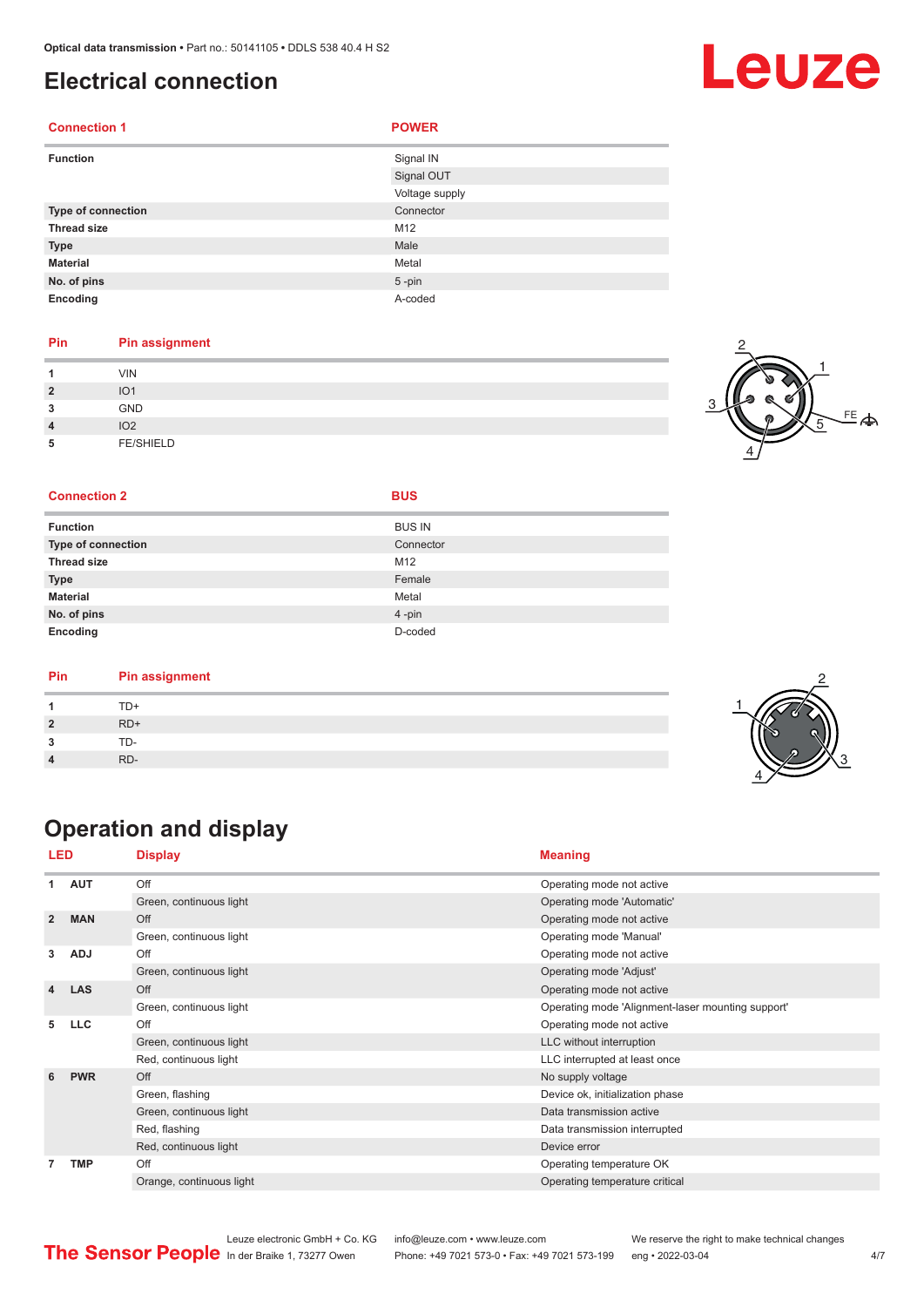### <span id="page-4-0"></span>**Operation and display**

## Leuze

| LED             |                                 | <b>Display</b>              | <b>Meaning</b>                                                |  |
|-----------------|---------------------------------|-----------------------------|---------------------------------------------------------------|--|
|                 | <b>TMP</b>                      | Red, continuous light       | Operating temperature exceeded or not met                     |  |
| 8               | <b>LSR</b>                      | Off                         | With function reserve                                         |  |
|                 |                                 | Orange, continuous light    | Device OK, warning set                                        |  |
| 9               | <b>MAS</b>                      | Off                         | Installation on slave side                                    |  |
|                 |                                 | Green, continuous light     | Installation on master side                                   |  |
| 10 <sup>1</sup> | <b>OLK</b>                      | Off                         | Fault                                                         |  |
|                 |                                 | Green, continuous light     | No data transmission                                          |  |
|                 |                                 | Orange, continuous light    | Data transmission active                                      |  |
|                 | <b>11 ERL</b>                   | Off                         | Link OK                                                       |  |
|                 |                                 | Orange, continuous light    | Missing link (Ethernet cable connection) on the second device |  |
|                 |                                 | Red, continuous light       | No cable-connected link to the connected device               |  |
| 12 <sup>2</sup> | <b>LINK</b>                     | Off                         | No cable-connected link to the connected device               |  |
|                 |                                 | Green, continuous light     | Link OK                                                       |  |
|                 |                                 | Orange, continuous light    | Data transmission active                                      |  |
| 13              | <b>SIGNAL</b><br><b>QUALITY</b> | 2 red, 2 orange and 4 green | Received signal level                                         |  |

### **Suitable receivers**

| Part no. | <b>Designation</b> | <b>Article</b>               | <b>Description</b>                                                                                                                                                  |
|----------|--------------------|------------------------------|---------------------------------------------------------------------------------------------------------------------------------------------------------------------|
| 50141104 | DDLS 538 40.3 H S2 | Optical data<br>transmission | Special version: Operation of parallel light axes, Heating, Not influenced by<br>reflective surfaces<br>Working range: 100  40,000 mm<br>Connection: Connector, M12 |

### **Part number code**

Part designation: **DDLS 5XXX YYY.Z A B CC**

| <b>DDLS</b> | Optical transceiver for digital data transmission                                                                                                                                                                                                                         |
|-------------|---------------------------------------------------------------------------------------------------------------------------------------------------------------------------------------------------------------------------------------------------------------------------|
| 5XXX        | <b>Series</b><br>508i: without integrated web server for remote diagnostics<br>508i: with integrated web server for remote diagnostics<br>538: without integrated web server for remote diagnostics (EtherCAT)<br>548i: with integrated web server for remote diagnostics |
| <b>YYY</b>  | Range for data transmission in m                                                                                                                                                                                                                                          |
| z           | Frequency of the transmitter<br>0: Frequency F0<br>1: Frequency F1<br>2: Frequency F2<br>3: Frequency F3<br>4: Frequency F4                                                                                                                                               |
| A           | Option<br>L: integrated laser alignment aid (for transmitter/receiver)<br>n/a: standard                                                                                                                                                                                   |
| B           | <b>Special equipment</b><br>H: With heating<br>n/a: no special equipment                                                                                                                                                                                                  |
| CC          | Special equipment<br>S2: Optimized for EtherCAT transmission<br>n/a: no special equipment                                                                                                                                                                                 |



 $\&$  A list with all available device types can be found on the Leuze website at www.leuze.com.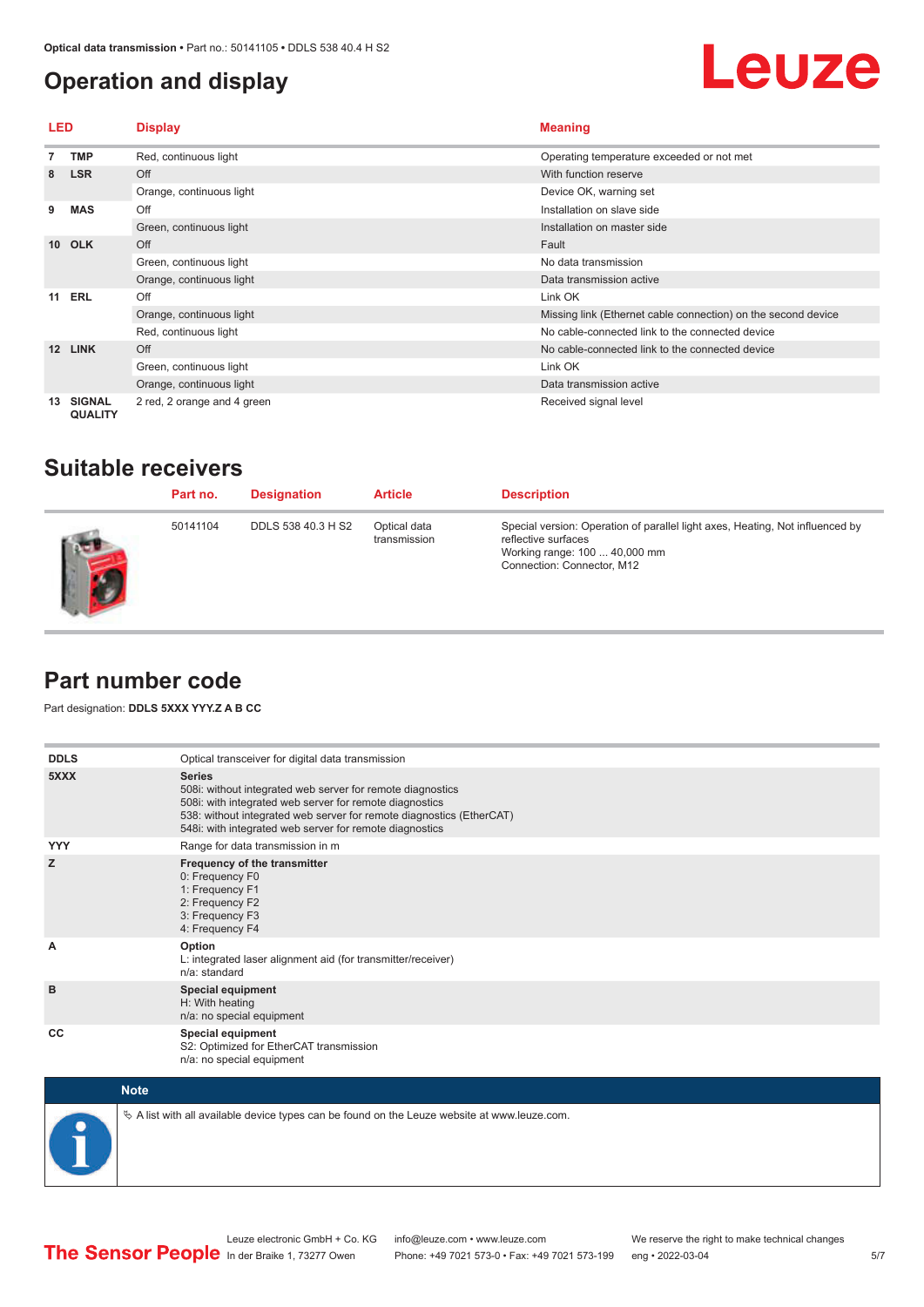#### <span id="page-5-0"></span>**Notes**

# Leuze

#### **Observe intended use!**

 $\ddot{\phi}$  This product is not a safety sensor and is not intended as personnel protection.

 $\&$  The product may only be put into operation by competent persons.

 $\%$  Only use the product in accordance with its intended use.

|  | For UL applications:                                                                                                              |
|--|-----------------------------------------------------------------------------------------------------------------------------------|
|  | Vertal Code). For UL applications, use is only permitted in Class 2 circuits in accordance with the NEC (National Electric Code). |
|  |                                                                                                                                   |
|  | <b>ATTENTION! INVISIBLE LASER RADIATION - CLASS 1M LASER PRODUCT</b>                                                              |

#### **Do not expose users of telescopic optics!**

The device satisfies the requirements of IEC 60825-1:2007 (EN 60825-1:2007) safety regulations for a product of **laser class 1M** as well as the U.S. 21 CFR 1040.10 regulations with deviations corresponding to "Laser Notice No. 50" from June 24, 2007.

#### $\%$  Do not expose users of telescopic optics!

The device satisfies the requirements of IEC 60825-1:2007 (EN 60825-1:2007) safety regulations for a product of **laser class 1M** as well as the U.S. 21 CFR 1040.10 regulations with deviations corresponding to "Laser Notice No. 50" from June 24, 2007.

- ª Looking into the beam path for extended periods using telescope optics may damage the eye's retina. Never look using telescope optics into the laser beam or in the direction of reflecting beams.
- ª CAUTION! The use of operating and adjusting devices other than those specified here or the carrying out of differing procedures may lead to dangerous exposure to radiation!

The use of optical instruments or devices (e.g., magnifying glasses, binoculars) in combination with the device increases the danger of eye damage.

 $\&$  Observe the applicable statutory and local laser protection regulations.

 $\%$  The device must not be tampered with and must not be changed in any way. There are no user-serviceable parts inside the device. Repairs must only be performed by Leuze electronic GmbH + Co. KG.

#### **Accessories**

### Connection technology - Connection cables

|           | Part no. | <b>Designation</b>             | <b>Article</b>   | <b>Description</b>                                                                                                                                                                            |
|-----------|----------|--------------------------------|------------------|-----------------------------------------------------------------------------------------------------------------------------------------------------------------------------------------------|
| ₽<br>\ll. | 50132079 | KD U-M12-5A-V1-<br>050         | Connection cable | Connection 1: Connector, M12, Axial, Female, A-coded, 5-pin<br>Connection 2: Open end<br>Shielded: No<br>Cable length: 5,000 mm<br>Sheathing material: PVC                                    |
| œ         | 50135074 | <b>KS ET-M12-4A-P7-</b><br>050 | Connection cable | Suitable for interface: Ethernet<br>Connection 1: Connector, M12, Axial, Male, D-coded, 4-pin<br>Connection 2: Open end<br>Shielded: Yes<br>Cable length: 5,000 mm<br>Sheathing material: PUR |